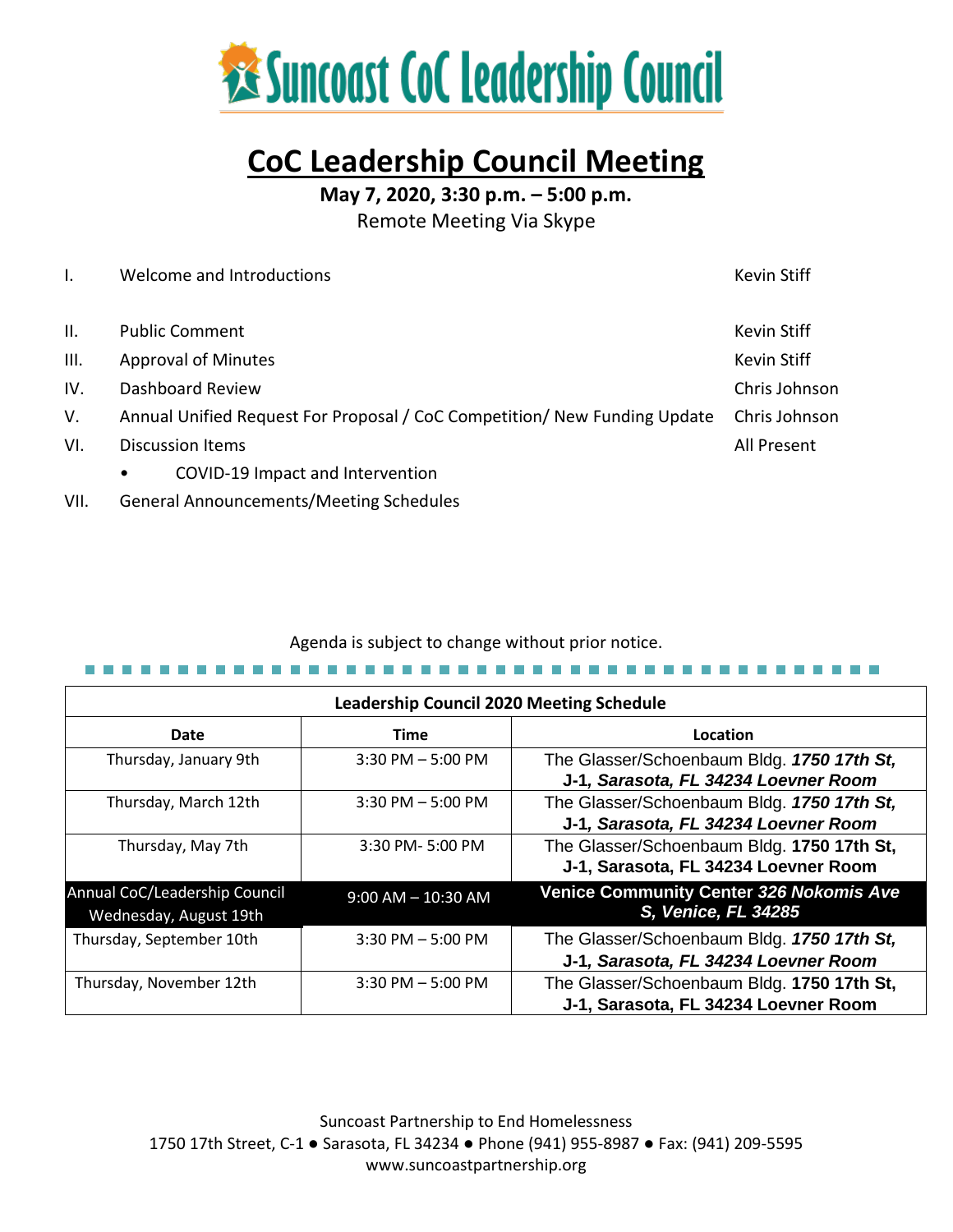

# **Meeting Minutes-May 7, 2020**

**Location:** Meeting conducted via Skype

**Meeting Time:** 3:30 p.m.- 5:00 p.m.

#### **CoC Leadership Council Members:**

| Name                   | <b>Affiliation/Organization</b>                       |
|------------------------|-------------------------------------------------------|
| Brown, Heidi           | Jewish Family and Children's Services of the Suncoast |
| Cliatt, Tarnisha       | Manasota Black Chamber of Commerce                    |
| Eller, Scott           | Community Assisted Supportive Living (C.A.S.L)        |
| Erozer, Adell          | <b>Turning Points</b>                                 |
| Johnson, Chris         | Suncoast Partnership to End Homelessness              |
| McLaughlin, Ellen      | Sarasota Family YMCA                                  |
| Diegert-Mclean, Ginger | Lived Homeless Experience                             |
| Minor, Erin            | <b>Harvest House Transitional Centers</b>             |
| Moran, Michael         | Sarasota County                                       |
| Rosenboro, Jane        | Centerstone                                           |
| Russel, Willliam       | Sarasota Housing Authority                            |
| Showers, Julia         | The Salvation Army, Manatee                           |
| Stiff, Kevin           | The City of Sarasota                                  |
| Thaxton, Jon           | <b>Gulf Coast Community Foundation</b>                |
| Whiten, Major Charles  | The Salvation Army, Sarasota                          |

**Public Attendees:** Phil Gorelick, Suncoast Partnership

**Suncoast Partnership Staff**: Amiee Barth, Brandon Bellows, Tara Booker, Lauren Davis

# **I. Welcome and Introductions**

The meeting was certified as a quorum at 3:33 p.m.

#### **II. Public Comment**

There was no public comment.

#### **III. Approval of Minutes**

The meeting minutes from January 9, 2020 contained a typo on page 4, paragraph 1, line 3 the number said, "59 years of life," this was revised to "29 years of life." William Russel moved to approve the minutes, Jon Thaxton seconded the motion, and the meeting minutes from January 9, 2020 were approved unanimously.

The meeting minutes from March 12, 2020 were reviewed. Jon Thaxton motioned for approval, Erin Minor provided a second, and the meeting minutes from March 12, 2020 were approved unanimously.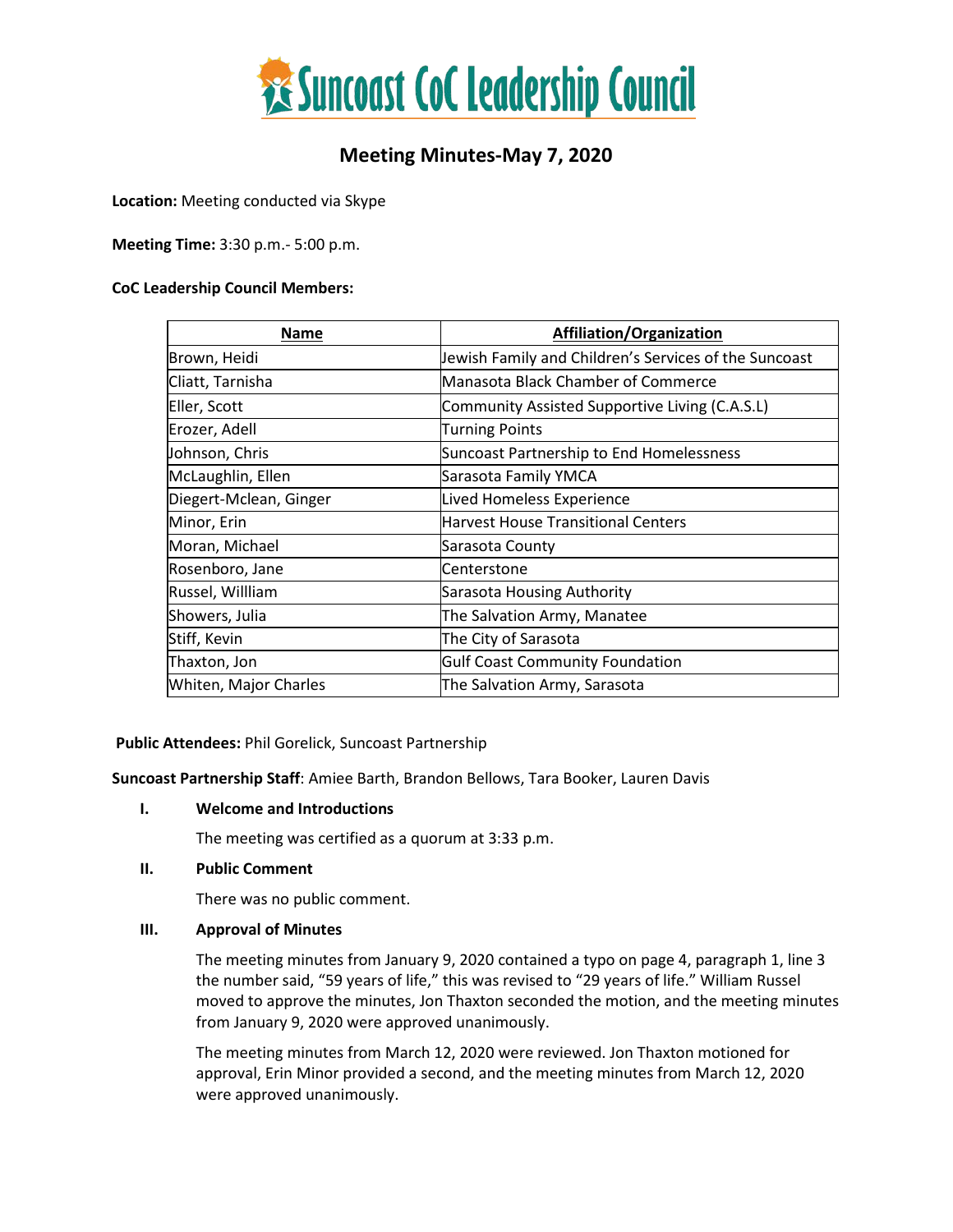

# **IV. Update from Sarasota County**

Sarasota County Commissioner Michael Moran provided information on the activities and measures Sarasota County has done in response to the COVID-19 pandemic. Commissioner Moran noted the massive economic impact the COVID-19 pandemic will have on Sarasota County and requested service providers to feel free to contact his office with any suggestions and ideas to get through this time.

#### **V. Dashboard Review**

Chris Johnson provided highlights on the  $2^{nd}$  quarter dashboard report, with the full dashboard available for review on the website. Chris reported that currently the CoC has an 80% retention rate, meaning 80% of clients remained in housing after exiting a housing project. Currently, 87% exiting from RRH to a permanent destination are maintaining that housing, with the CoC exceeding the 85% goal set for FY20. Of those clients in a Rapid Rehousing (RRH)) or Permanent Supportive Housing (PSH) project, 28% of those exiting had an increase of income, with the goal set at 30% for FY20. Chris stated this is captured by the data entry from case managers.

Chris analyzed activities within the system since the March 1, 2020 declaration of emergency. 455 households have exited from Street Outreach, Emergency Shelter, RRH, and PSH to a positive permanent housing outcome. From March 1, 2020 to May 7, 2020, there were 114 clients who have exited from Emergency Shelter or Street Outreach to a permanent destination. This data point is indicative of clients' ability to self-resolve. Chris indicated during this same time 94 people have moved in from a RRH project.

From April 3, 2020, when Governor DeSantis ordered the safer-at-home order, 345 households were exited to permanent housing, with 34 self-resolved. Of the 94 move-ins, 89 happened after April 3, 2020. Chris highlighted the effectiveness of the system during this unprecedented time.

Kevin congratulated CASL's PSH project Arbor Village and complimented Mr. Eller's staff and commitment to the community during this time.

# **VI. Annual Unified Request for Proposal/CoC Competition/New Funding Update**

Chris updated the Leadership Council on the funding opportunities coming down to the CoC. HUD is working on contracting the renewal projects awarded in FY19 CoC Program Competition, but the new projects have not been contracted out yet. Additionally, there is little information passed down regarding when these new projects will be contracted. The upcoming FY20 CoC Program Competition NOFA does not have a potential release date, with HUD TA Norm Suchar recommending CoC's focus on the COVID-19 response. Other than this information, Chris stated there was no additional news coming from HUD.

There were no updates regarding the State funding allocated through the CARES Act. Chris will continue to update the Council on any updates coming from the State.

Sarasota County and Manatee County are actively working on the funding they have received in response to the COVID-19 pandemic.

Adell Erozer stated the pots of money come from the State can be cumbersome and inefficient; Adell asked whether the AURFP from Suncoast Partnership was going to come soon. Chris stated this is a question he has as well and will divert to the Rank and Review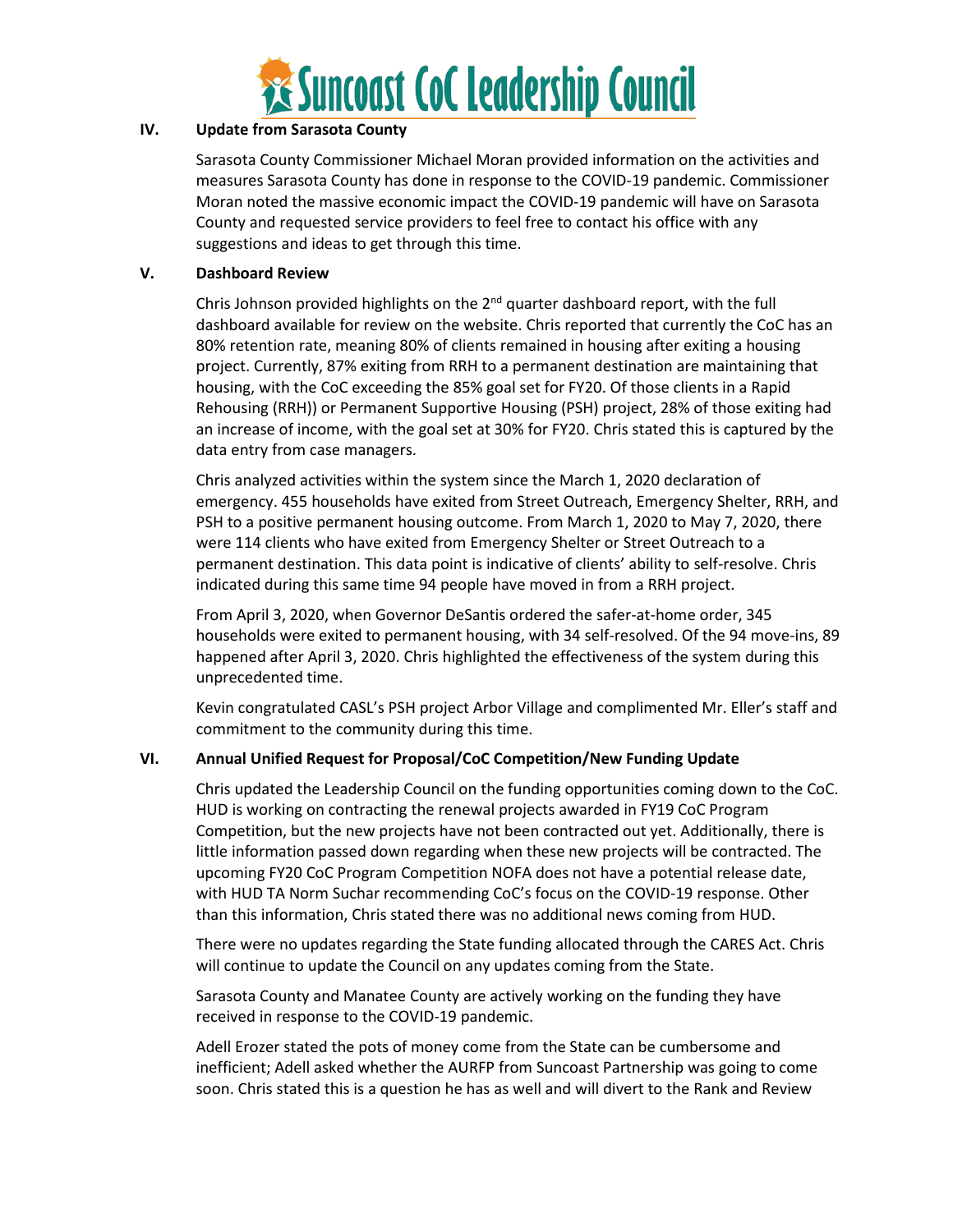

Committee to provide guidance. Chris stated he wasn't sure whether the AURFP would happen because of how everything is in a state of flux.

#### **VII. Discussion Items**

#### **COVID 19 Impact and Intervention**

Chris stated there was reduction in certain services, including a decrease in shelter numbers. Chris stated he would continue to analyze these trends to identify if there are places within the system that may be having difficulty reopening. Chris stated he is analyzing those selfresolve cases as well as those services that may be affected by following guidance from the CDC or Governor.

Chris stated that since the moratorium on evictions took place, Sarasota only had one eviction filed. Manatee County had a total of 129 since March 1, 2020, with 85 remaining open at this time. Additionally, since the State moratorium on evictions took place, 12 evictions have been filed in Manatee County. Chris stated this is representative of the need for information to be communicated in the community that even though there is a moratorium in place, that doesn't mean landlords can't file for evictions. Staff need to be communicating with clients their rents will need to be paid eventually.

Phil Gorelick stated he understood the downward trajectory of service delivery during the beginning of the pandemic, but as things loosen up we can analyze the system response better and where some areas may need support.

Kevin stated he is concerned about the new group of homeless individuals due to being unemployed and unable to pay rent. Kevin stated this new group of clients will need a place to go while waiting for either unemployment to come in or jobs to begin operating at full capacity. Kevin asked Chris if he had any ideas for the anticipated newly homeless group in our system. Chris stated we would need to analyze data of newly homeless clients to determine which clients are truly newly homeless or actually a case of homeless prevention.

Erin Minor stated our system has yet to see the influx of newly homeless clients in our system because of the current moratorium. Erin agreed many will be more in need of homeless prevention as opposed to emergency shelter.

Tarnisha Cliatt also agreed we have yet to see the impact to our response system. She stated she was surprised to see the numbers of evictions coming out of Manatee County. She asked what programs should these clients be referred to during this time.

Kevin indicated he was also asking the same question. He stated he understands the system typically works in one manner, but during these unprecedented times are we able to modify the delivery of services. Specifically speaking to those clients who did become homeless as a result of the COVID-19 pandemic, Kevin asked what the options are for bridge housing.

Phil Gorelick stated many of the clients who will be in need of supportive services are those same clients not used to accessing the system, and how is our system responding to that.

Tarnisha asked whether there is additional funding outside of CDBG funding in the community; Adell indicated there will be ESG funding coming from Manatee County for COVID-related housing crisis. This funding can provide short-term rental assistance while the clients look for employment or regain stability. Adell stated she has also applied for CDBG money for emergency housing, or placement into hotels, but she is worried about placing individuals into hotels without having a place or funding to move them out to.